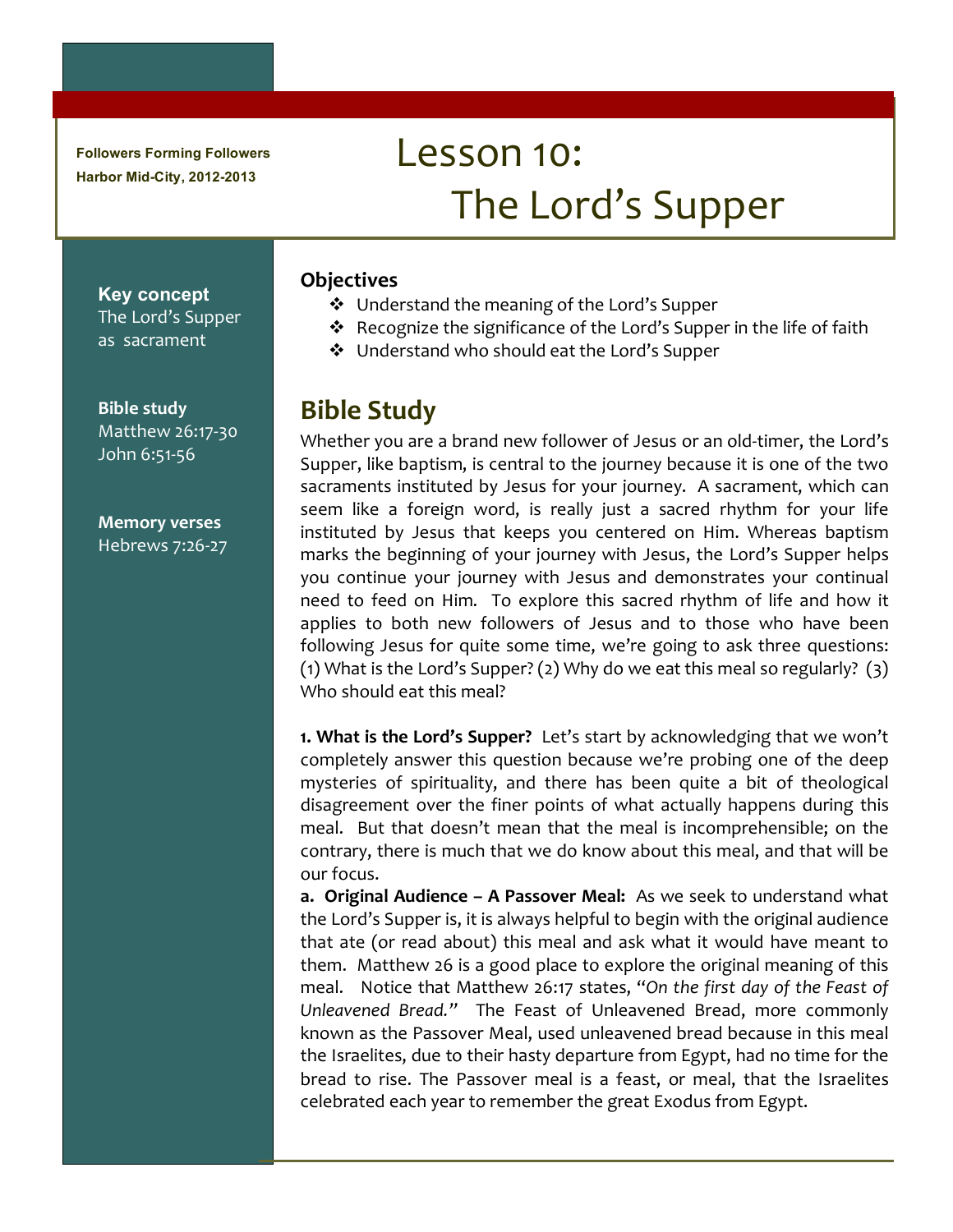#### **NOTES**

This exodus happened as a result of the Lord passing over every home in the land (see Exodus 12) and killing all firstborn sons who did not have the blood of the lamb smeared over their doorpost to indicate their trust in God.

Jesus is very clear that this is what He is celebrating in v. 18, where He says to his disciples, "Go into the city to a certain man and tell him, 'The Teacher says: My appointed time is near. I am going to celebrate the Passover with my disciples at your house.""

The disciples would have been expecting a very well-rehearsed meal that they had eaten every year of their lives that always, without fail, was eaten in the exact same manner. Every Israelite family celebrated this meal by having the person who presided over the meal, typically the patriarch of the family, begin the meal by saying, "This is the bread of affliction which our fathers ate in the wilderness." However, what we find in Matthew 26 is that Jesus, presiding over this meal as one forming a new family, shocks his disciples by changing the traditional phrase. Jesus gives the bread to his disciples saying, "Take and eat; this is my body"(v. 26).

Rather than repeating the old mantra, "This is the bread of affliction which our fathers ate in the wilderness," Jesus says, "This is the bread of my affliction." This is the bread through which I will bring you out of a greater bondage that you are under, a bondage of sin and death. He is saying, "Years ago we ate this supper on the night when God brought us out of Pharoah's bondage, but tonight I'm going to liberate you from sin and death itself." Jesus is replacing the old phrase about the bread with a new phrase to say that this is the climactic moment in the history of redemption-"all the Old Testament sacrifices... it has all been pointing to me and my sacrificial death."

The same is true of the way in which Jesus shockingly alters the tradition of how wine was served at a Passover Meal. Ever since the Exodus, four cups of wine were passed around to represent the four great promises in Exodus 6:6-7. The first promise is, "I will take you out of Egypt"; the second is, "I will deliver you from Egyptian slavery"; the third is, "I will redeem you with a demonstration of my power"; the fourth is, "I will acquire you as a nation." Jesus, rather than going through the ritual of four cups of wine that celebrate these four promises, raises a cup and says in Matthew 26:27, "Drink from it, all of you. This is my blood of the covenant, which is poured out for many for the forgiveness of sins." Once again, Jesus, in striking fashion, is saying, "This is a new type of Passover meal I am initiating. I am giving of myself in such a way that fulfills the old Passover meal and all the blood sacrifices that have been offered since, through my blood. So drink this cup and know that you are forgiven, once and for all, through my sacrifice."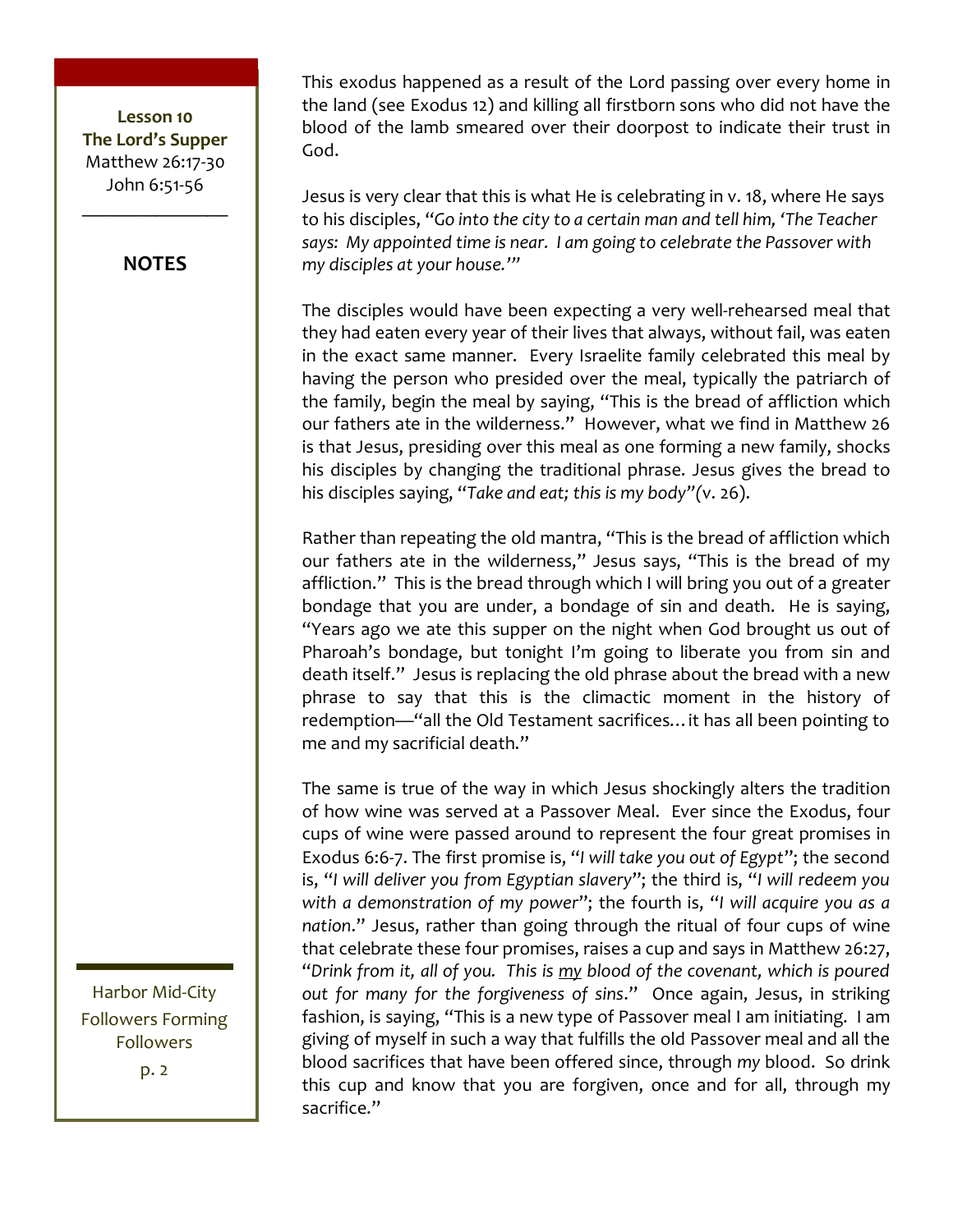#### **NOTES**

Yet, as surprising as this meal must have been for the disciples, the biggest shocker was yet to come as the main course was served. The Passover Meal reached a crescendo, as any good meal does, with the main course, the lamb. The lamb, which had been at the center of the meal, literally (as the main course) and also spiritually (as the way to avoid death), was conspicuously absent in Jesus' celebration of the Passover Meal with his disciples. Why? Because Jesus, the lamb of God, was boldly living into the prophetic words of John the Baptist, "Behold, the Lamb of God, who takes away the sin of the world!" (John 1:29).

All along, the people of God must have been thinking, "We know that some furry little animal can't save us from our sins, but we also know that God is going to save us. How will He do it?" God's plan was now unfolding. Jesus, as a man, was going to present himself as the substitutionary sacrifice for all mankind, so there would be no lamb needed in this meal in the days to come. The Lamb of God had come to die for the sin of the world, which is why Paul says, "Christ, our Passover lamb. has been slain, therefore, let us keep the feast" (I Corinthians 5:7).

Jesus came to inaugurate a whole new feast that the Passover only points to, which is the great wedding feast of the Lamb. Revelation 19:9 says, "Blessed are those who are invited to the wedding supper of the Lamb!" But, to secure the invitation of His bride (the church) to the wedding supper of the Lamb, the Lamb of God wasn't simply celebrating the Passover, but rather He was going to be passed over by the Lord. Oh the glory of the gospel, that God's only begotten Son was passed over by the angel of death for us and now calls us, his bride, to the great wedding supper of the Lamb. May the Lord's Supper be just that—a chance for you to knead into every part of your life what Christ did for you on the cross AND what Christ will do for you one day at the great feast.

#### b. 21<sup>st</sup> Century San Diegans: A symbolic meal?

Now we must ask the question, "So what does the meal mean for us living in the 21<sup>st</sup> century in San Diego?" Historically, as we alluded to earlier, there has been quite a bit of controversy over exactly what this meal means to us as we practice it on this side of the Resurrection.

- (1) The Roman Catholic view (sometimes referred to as transubstantiation) is that the bread and wine actually transform into the physical body of Christ.
- (2) The Lutheran view (sometimes referred to as consubstantiation) is that the bread remains bread, and the wine remains wine, but at a certain moment, the actual physical body and blood of Christ become present "in, with, or under" the bread and wine. It is like heat becoming present in an iron bar when it is placed in the fire. Just as there is a real presence of heat, so there is a "real presence" of Christ.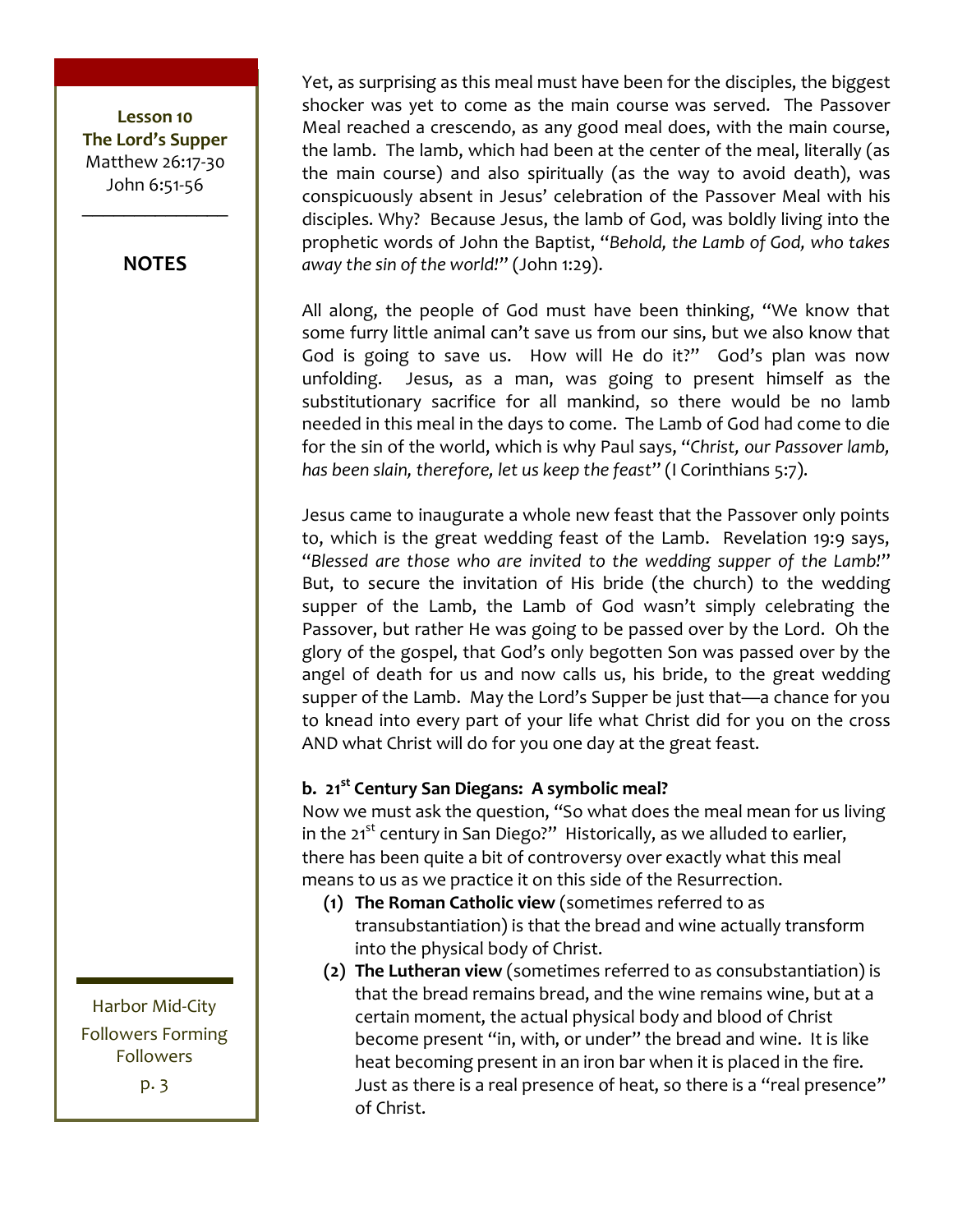#### **NOTES**

(3) Zwinglian view: The other major way to understand the meal, historically, is the Zwinglian view, named after Huldrych Zwingli. This view holds that the supper is done in memorial only, because Christ's body is not present in actual substance at the Lord's Supper. Zwingli agreed with the Reformed view that Christ's presence was symbolic, but he was much more hesitant to affirm the real spiritual presence of Christ.

(4) Reformed View: Our tradition, the Reformed tradition, has held that, while the bread and wine remain physically bread and wine, all those who receive the Lord's Supper in true faith partake, spiritually, of the benefits of the one sacrifice of Christ. The Holy Spirit raises the believer through faith to commune with and delight in the presence of Christ in a mysterious and real way to nurture and grow in grace.

John 6:53-63 bolsters the Reformed understanding of the Lord's Supper. Jesus says, "unless you eat the flesh of the Son of Man and drink his blood, you have no life in you. Whoever eats my flesh and drinks my blood has eternal life" (v. 53). Jesus clarifies what the disciples consider to be a "hard teaching" in v. 63 when he states, "The words I have spoken to you are Spirit and life." Rev. Tim Keller explains that by this Jesus communicates the significance of this sacrament: when we understand the words of Christ, and eat and drink the bread and cup by remembering and thinking about His death through faith, the Spirit of God, in a more profound way than anywhere else (even reading the Bible and praying), takes the cross and shapes our hearts with it and brings it into our experience. That is a bold statement. Keller states that this meal, more than any other spiritual discipline or practice, allows you to experience the joy and wonder and glory of the cross.

Rev. Keller illustrates how this plays out in your heart with a scene from the book, Lord of the Rings. Pippin, one of the hobbit heroes, stands at the gate of the fortress that has been broken through by the enemy, and the demon is about to swoop down and destroy everyone in the fort. Yet, just as they are about to meet their death, Pippin hears horns in the distance, the horns of the cavalry. The King of Rohan comes and rides to his death, but saves the city and Pippin. From then on, whenever Pipin hears a horn, he burst into tears. Why? Because he received a living memory of his salvation.

The Lord's Supper is a horn blowing in the distance reminding us of that great day in the past when Jesus was victorious over our sin and our ultimate death by being killed Himself. Moreover, the horn also reminds us of the trumpets that will blow one day when Jesus comes back riding on the clouds and puts the whole world to rights. So, Rev. Keller concludes, "it isn't enough for us to be involved in small groups, to read the Bible, to pray. You won't have benefits of the death of Jesus in your life and have that transforming reality in the center of your life unless you eat and drink of the Lord's Supper."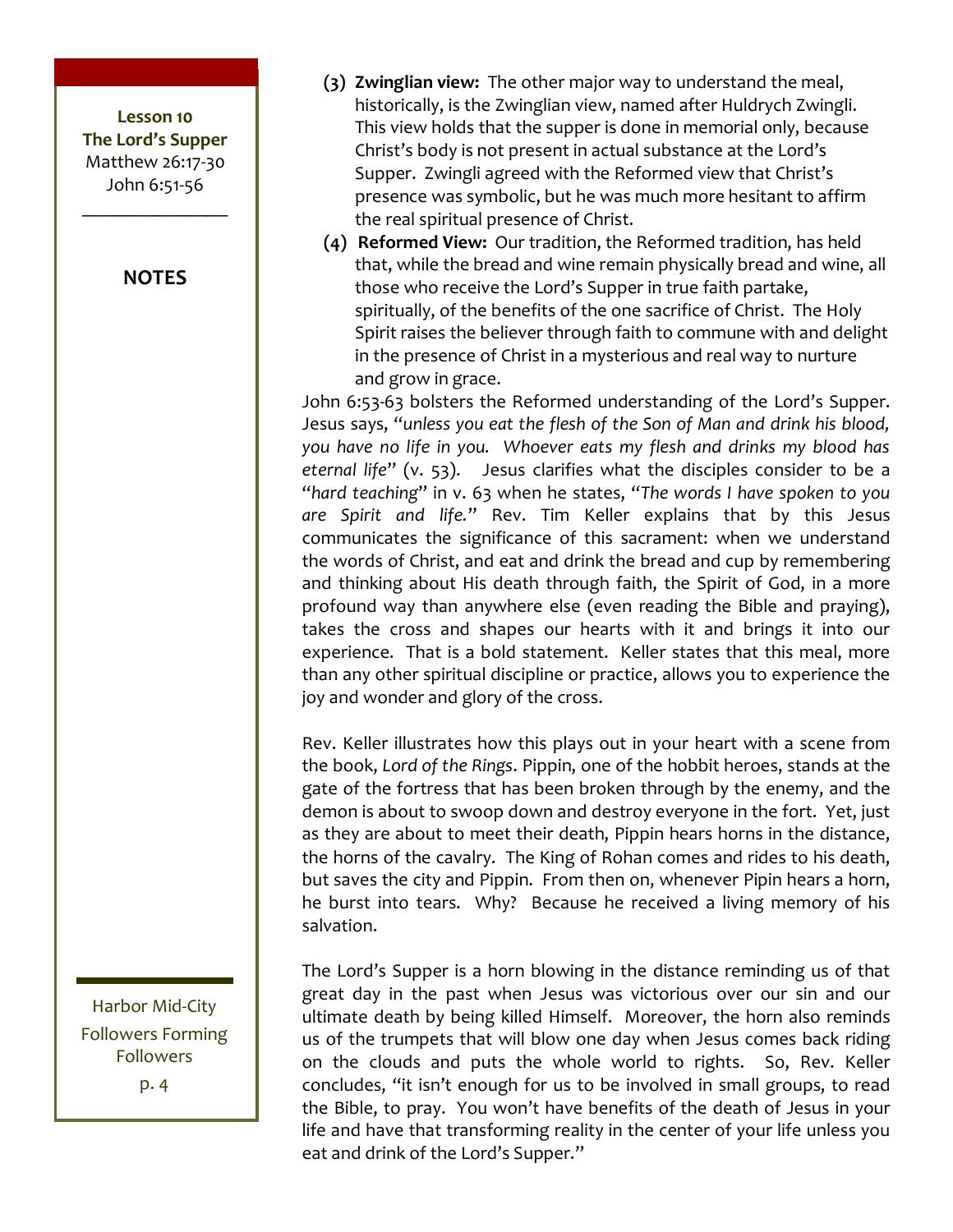#### **NOTES**

Harbor Mid-City **Followers Forming** Followers  $p.5$ 

#### 2. Why do we eat this meal so regularly?

Therefore, we eat this meal every week, unless we're celebrating a baptism, because we believe that Rev. Keller is right when he says that this is the best way for us to experience, mystically and supernaturally, by faith, the transforming reality of the cross and the Resurrection. In the same way that we would be malnourished if we failed to eat food regularly, we will be malnourished spiritually if we fail to eat the Lord's Supper regularly.

Second, we eat this meal so regularly because Jesus commanded us to. The importance of regularly eating this meal by faith is underscored by the reality that this is one of the few things Jesus says to do over and over again. I Corinthians 11:24-26 states, "This is my body, which is for you; do this in remembrance of me.' In the same way, after supper he took the cup, saying, 'This cup is the new covenant in my blood; do this, whenever you drink it, in remembrance of me.' For whenever you eat this bread and drink this cup, you proclaim the Lord's death until he comes."" Jesus is saving, "This is the central way that you will remember my death on your behalf."

We're physical, sensory people and so Jesus gives us a physical, sensory way to experience the spiritual reality that He was broken to make us Obviously, he wants us to remember his sacrificial death whole. frequently, for it is the central event that sets us free from the bondage of our sin. This is why he says, "whenever you drink," or "whenever you eat," to show us that we should be doing this regularly. Many Catholics do it daily. At Harbor Mid-City, we remember Christ's death and resurrection in a sacramental way every Sunday, either through baptism or the Lord's Supper, because these are the central ways that help us connect with what is true and right and beautiful about us and the world.

#### 3. Who should eat this meal?

a. Those who have trusted in Jesus: If you haven't trusted in Jesus, then this meal will be an empty ritual for you. Moreover, you are potentially subjecting yourself to harm. I Corinthians 11:27-29 states, "Therefore, whoever eats the bread or drinks the cup of the Lord in an unworthy manner will be guilty of sinning against the body and blood of the Lord. A man ought to examine himself before he eats of the bread and drinks of the cup. For anyone who eats and drinks without recognizing the body of the Lord eats and drinks judgment on himself. That is why many among you are weak and sick, and a number of you have fallen asleep." This meal is special. It cost Jesus His life. There were real consequences for Him, and there can be very severe consequences for those who eat it in an unworthy manner.

**b. Those who are repentant:** The main thing that makes you worthy to come to this meal is that you acknowledge your sin and you are actively repenting of your sin and trusting Jesus for salvation. If you aren't willing to repent of your sin, then you shouldn't partake of this meal.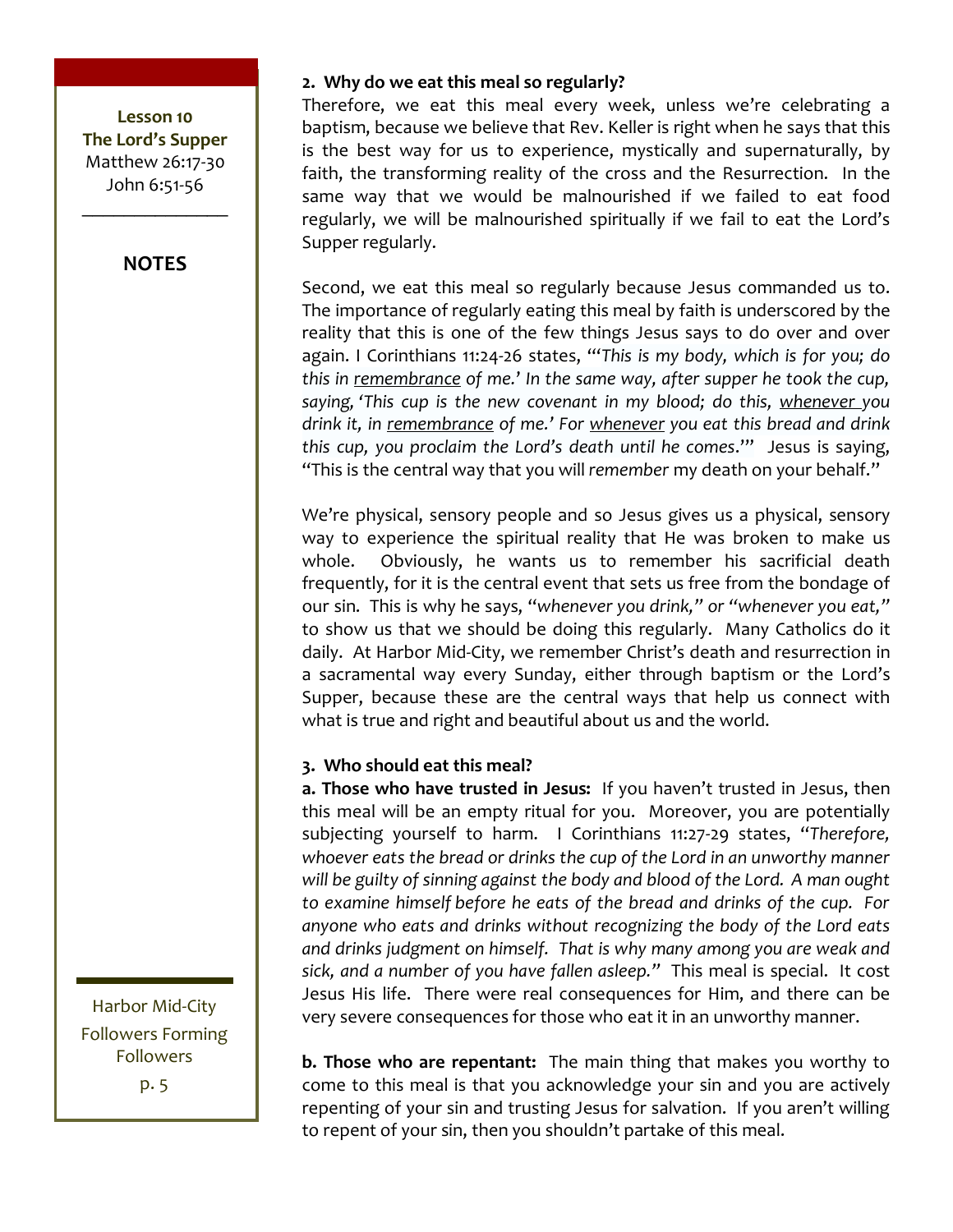**NOTES** 

c. Those who are in good standing (i.e. not under discipline): If you are not willing to repent of your sin and, when confronted, you remain unrepentant, then you will not be in good standing in our church, meaning that you will eventually go through a process of church discipline. I Corinthians 5:11 describes an unrepentant person, and then says, "With such a man do not even eat [the Lord's Supper]."

d. Those who have done everything they can to be reconciled: Jesus boldly states in Matthew 5:23-24, "Therefore, if you are offering your gift at the altar and there remember that your brother has something against you, leave your gift there in front of the altar. First go and be reconciled to your brother; then come and offer your gift." As we come to worship, particularly to a meal symbolizing our reconciliation with God, we should think about our relationships. If we remember someone who has something against us, then we should refrain from eating the meal and go and seek reconciliation. Our responsibility is to live into Paul's command in Romans 12:18, "If it is possible, as far as it depends on you, live at peace with everyone." As long as we are doing everything possible to be reconciled (including involving the church), then we can take the meal.